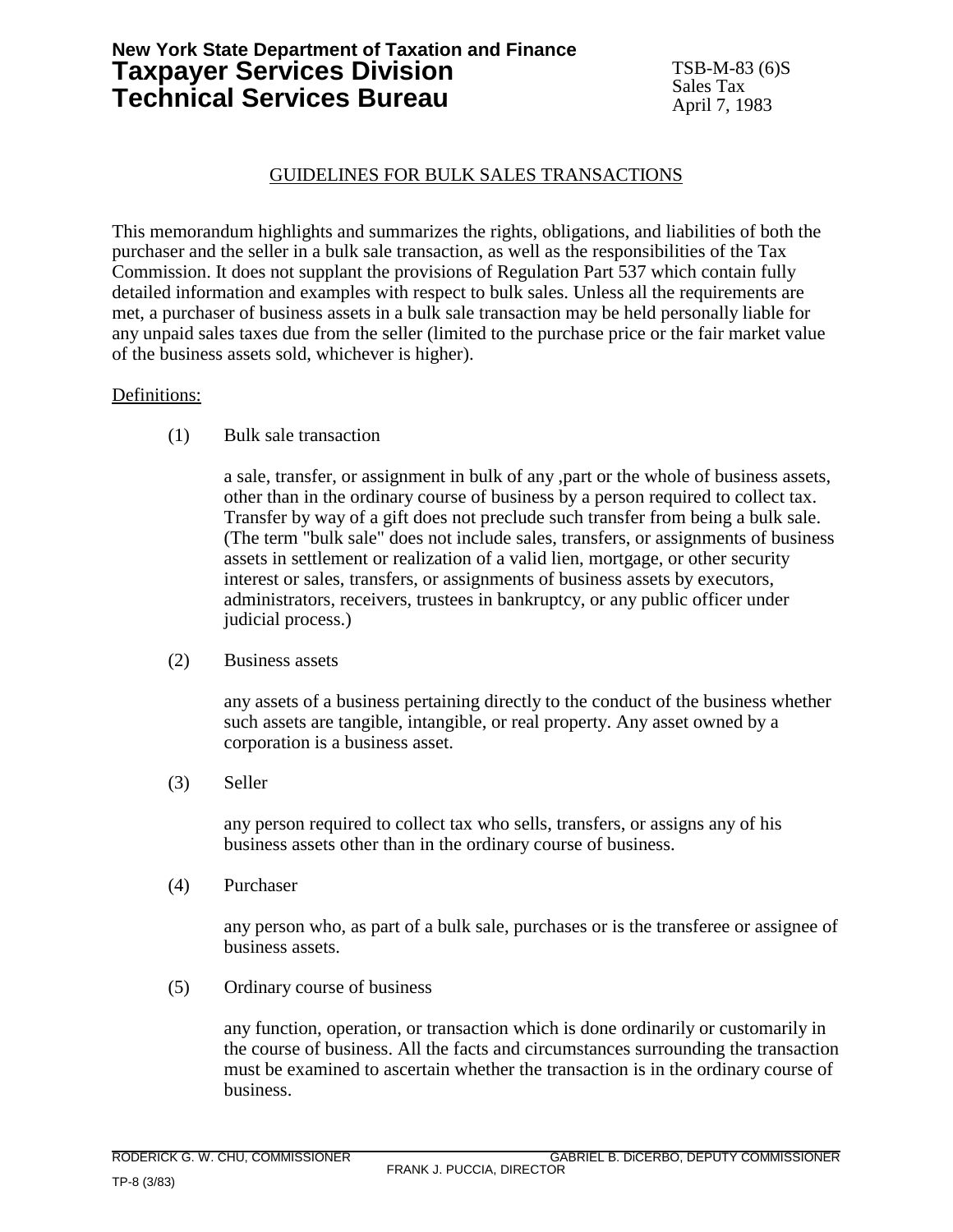#### Filing Requirements

- (1) A person who is the purchaser of the whole or any part of another's business assets, otherwise than in the ordinary course of business, must, at least ten days before taking possession of such assets, or paying for them, whichever comes first, mail a Notification of Sale, Transfer or Assignment in Bulk, form AU-196.10, to the Department of Taxation and Finance by United States registered mail or United States certified mail - return receipt requested, with the sender's receipt postmarked by an employee of the United States Postal Service. Hand delivery must also be made at least ten days prior to the taking of possession of or payment for such sale, transfer or assignment, whichever comes first. Such hand delivery must be made to persons in Albany, New York authorized by the Tax Department to receive such notification. The notification must indicate the price, terms, and conditions of sale. Form AU-196.10 may be obtained from the Taxpayer Assistance Bureau, Department of Taxation and Finance, State Campus, Albany, New York 12227, and the Audit Division of any local district tax office.
- (2) Such purchaser who intends to commence business or to open a new place of business, and who will be required to collect any sales or compensating use tax, or who will sell tangible personal property for resale, must at least twenty days prior to commencing or opening such place of business, or before purchasing or paying for business assets, whichever comes first, file a Certificate of Registration, form TP-153, with the Tax Department. Form TP-153 may be obtained from the Taxpayer Assistance Bureau, Department of Taxation and Finance, State Campus, Albany, New York 12227.

### Purchaser's Rights and Liabilities

(1) Pursuant to section 1141(c) of the Tax Law, the purchaser in a bulk sale transaction is required to notify the Tax Commission of the impending purchase by completing form AU-196.10 and hand delivering it, or sending it by United States registered mail, or United States certified mail - return receipt requested (as described in Filing Requirements) to the Tax Commission at least ten days before taking possession of, or paying for the assets, whichever comes first.

Within five business days of receipt of a timely and properly completed form AU-196.10 from the purchaser, the Tax Commission will mail to the purchaser a form AU-196.2, which gives notice in general terms, of the sales tax implications of the impending transaction. Any consideration which the purchaser is required to transfer to the seller becomes subject to a first priority right and lien for any taxes theretofore or thereafter determined to be due from the seller. The purchaser is forbidden to transfer any consideration to the seller to the extent of the amount of the State's claim. However, if the Commission fails to meet the five day deadline, the purchaser will be released from his obligation to withhold funds, and of his personal liability for the taxes due from the seller, except where there are outstanding warrants or judgments for unpaid sales taxes owed by the seller, and except for those sales taxes due on the bulk sale transaction. The date of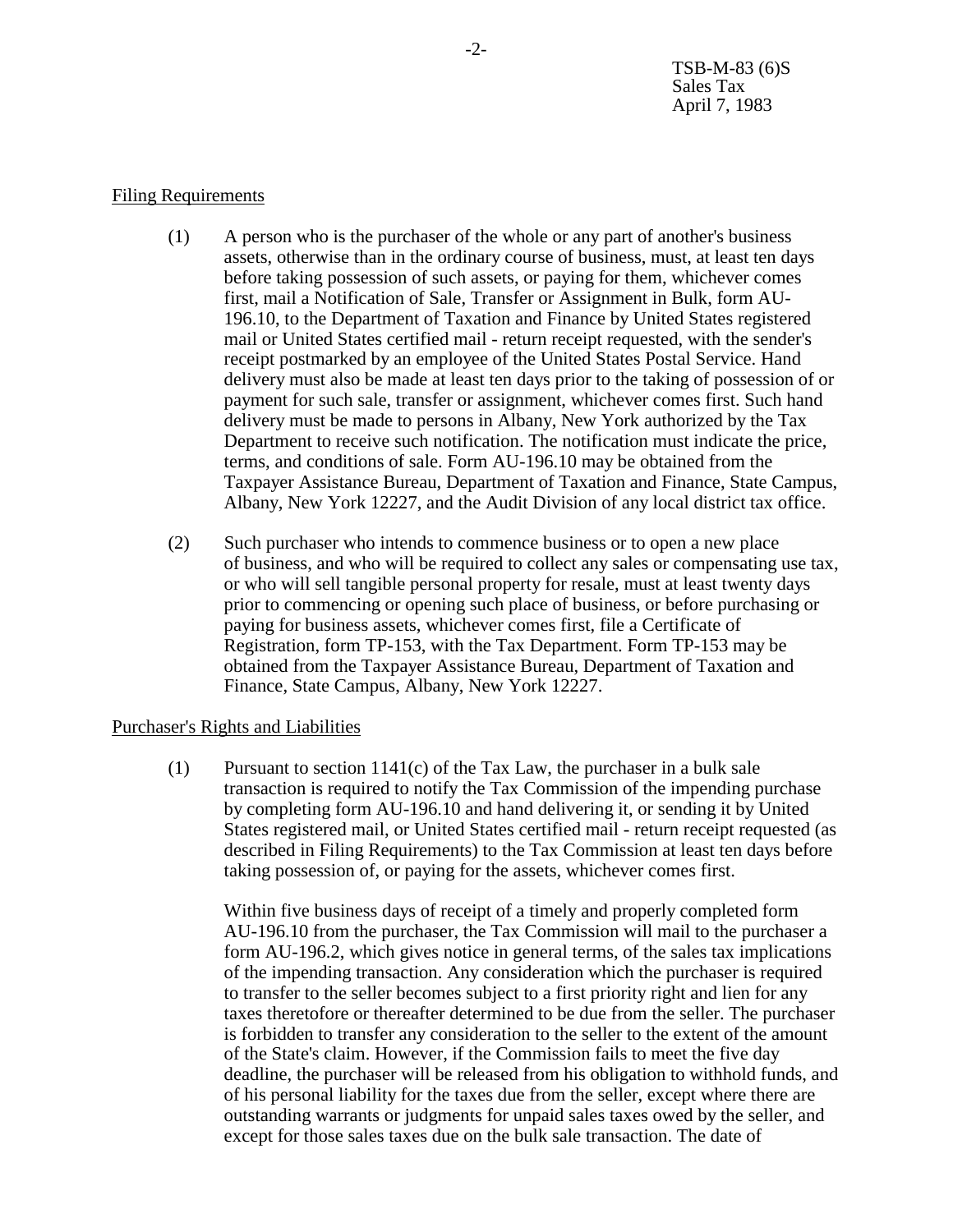receipt of form AU-196.10 by the Department will be the date it was actually delivered to the Bulk Sales Unit, but no earlier than ten days before the purchaser takes possession of, or pays for the assets, whichever comes first.

(2) Failure to file a proper and timely Notification of Sale, Transfer, or Assignment in Bulk by the purchaser, or failure to withhold sufficient consideration when the purchaser has been timely notified by the Tax Commission, will result in personal liability of the purchaser for taxes due from the seller, limited to the purchase price or the fair market value of the business assets sold, whichever is higher. This liability is separate and apart from the taxes due from the purchaser on the assets themselves, as distinguished from the seller's back taxes.

Under certain circumstances, a purchaser may incur personal liability for back taxes of owners previous to the seller in the immediate transaction.

(3) Within ninety days of the receipt of a properly completed form AU-196.10, Notification of Sale, Transfer, or Assignment in Bulk from the purchaser, the Tax Commission shall give notice to the purchaser (and seller) of the actual amount of taxes due from the seller for which the purchaser will be held liable.

Upon receipt of such notice, the purchaser may pay the amount of such claim to the State, deducting the amount from funds withheld from the seller. He will then be released from all future liability with respect to such amounts to the seller and to the State.

- (4) If the Tax Commission fails to give notice within ninety days of the date of receipt of the Notification of Sale, Transfer, or Assignment in Bulk, form AU-196.10, of the total amount of taxes due, the purchaser may release the funds to the seller, (after the ninety day period). The purchaser will have no further liability to the State Tax Commission with respect to the funds released.
- (5) If the seller makes a partial payment which reduces the seller's liability to less than the purchaser's liability, the purchaser will only be liable for an amount equal to the remainder of sales taxes due from the seller, and will be notified accordingly by the Tax Commission.

### Purchaser's Right To A Hearing And Other Rights:

(1) Within ninety days of receipt of a Notification of Sale, Transfer, or Assignment in Bulk (form AU-196.10) from the purchaser in a bulk sale transaction, the Tax Commission will issue a notice of taxes due, provided any taxes are due. This notice may be in the form of a Notice of Determination and Demand for Payment of Sales and Use Taxes Due (form AU-16) or a Notice and Demand for Payment of Sales and Use Taxes Due (form AU-16.1). Section 1138(a)(3) of the Tax Law provides that the liability of a bulk purchaser for the payment of taxes determined to be due from the seller, pursuant to section  $1141(c)$ , shall be finally and irrevocably fixed (even when estimated), unless the purchaser applies to the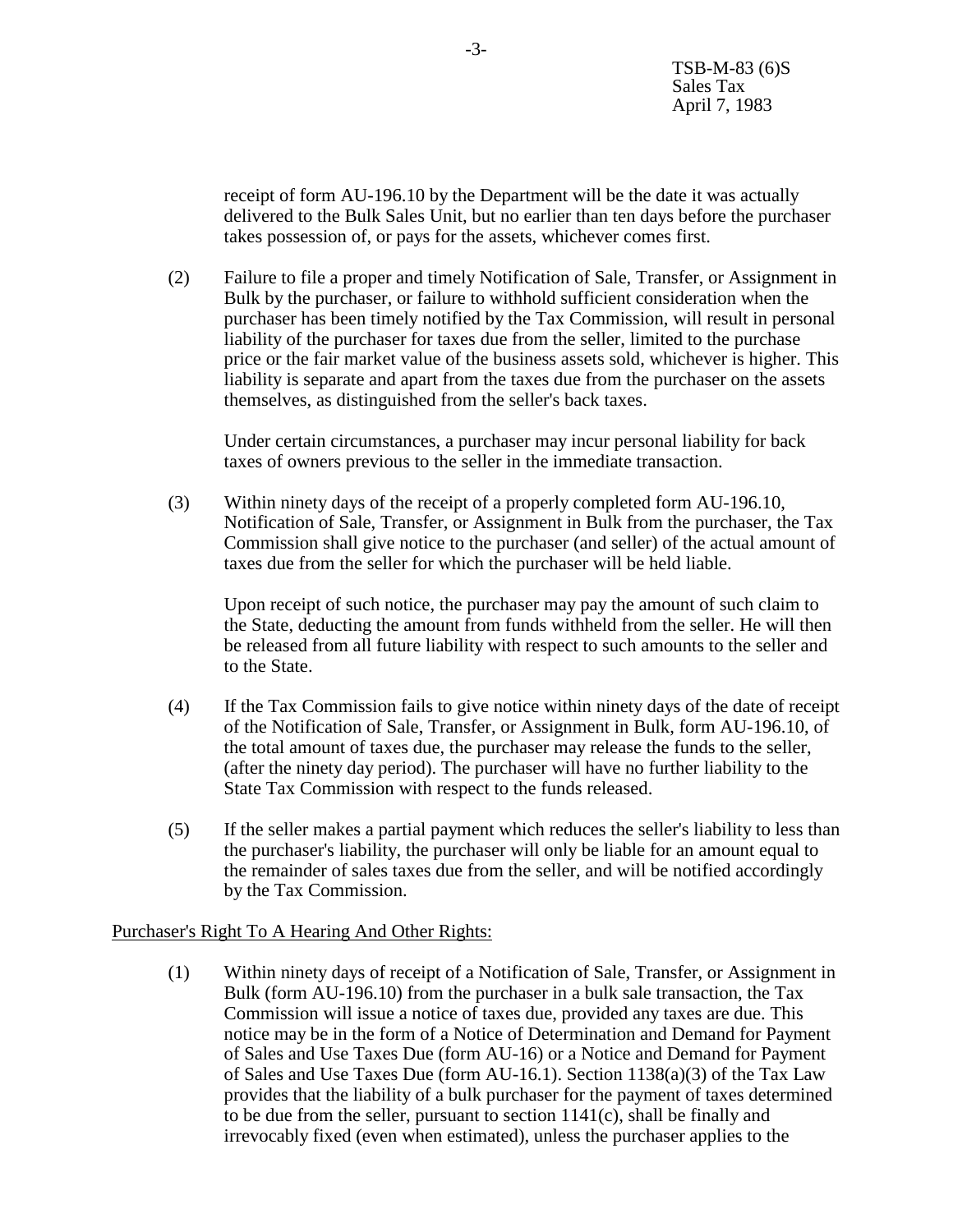Tax Commission for a hearing within ninety days after the mailing of the Notice.

A purchaser may challenge an assessment on pertinent grounds, e.g., the Commission failed to notify him of its possible claim prior to closing; or he may argue that the asserted liability of the seller is erroneous or excessive.

Section  $1138(a)(3)$  of the Tax Law also provides that whenever the Commission makes such finding of error or excess it shall, on behalf of the purchaser, determine the amount of tax properly due and, if such amount is a reduction, decrease the purchaser's liability accordingly. In addition, section 1138(a)(3) allows the Commission, on its own motion, to abate, on behalf of the purchaser, any part of the taxes determined to be erroneous or excessive, whether or not such taxes had become finally and irrevocably fixed.

- (2) A bulk sale purchaser is not entitled to sign a consent, fixing the tax finally and irrevocably, prior to the ninety day period allowed for filing a hearing application, pursuant to section 1138(d).
- (3) Section 1138(a)(4) provides for an Article 78 proceeding for a bulk sale purchaser when, after application for a hearing he disagrees with the Tax Commission's determination resulting from such hearing.
- (4) A purchaser is entitled to a hearing to review a denial of his application for refund of tax determined to be due from the seller, whether or not the seller's liability has been finally and irrevocably fixed, where the purchaser has paid the tax to the Commission and has applied for a hearing within ninety days from the date of the denial of his application for a refund. (A claim for a refund must be filed by the purchaser within two years of the date of the assessment.)
- (5) A purchaser is entitled to examine the returns of the seller and any other information in the possession of the Department of Taxation and Finance with respect to any sales taxes due from the seller, but only those portions of such returns or other information which are pertinent to the issue of the purchaser's liability.

### Seller's Rights And Liabilities:

- (1) A seller must file a final return within twenty days after ceasing to do business, and must make payment of all taxes due. He must also surrender his Certificate of Authority to do business by attaching the Certificate to his final return and submitting the return, the Certificate and payment of taxes to the Tax Commission.
- (2) A seller must give each prospective purchaser of a business a copy of the Notice to Prospective Purchasers of Business and Business Assets, form TP-153D. This notice relates to a purchaser's requirements. Copies of such notice may be obtained from the Taxpayer Assistance Bureau, Department of Taxation and Finance, State Campus, Albany, New York 12227.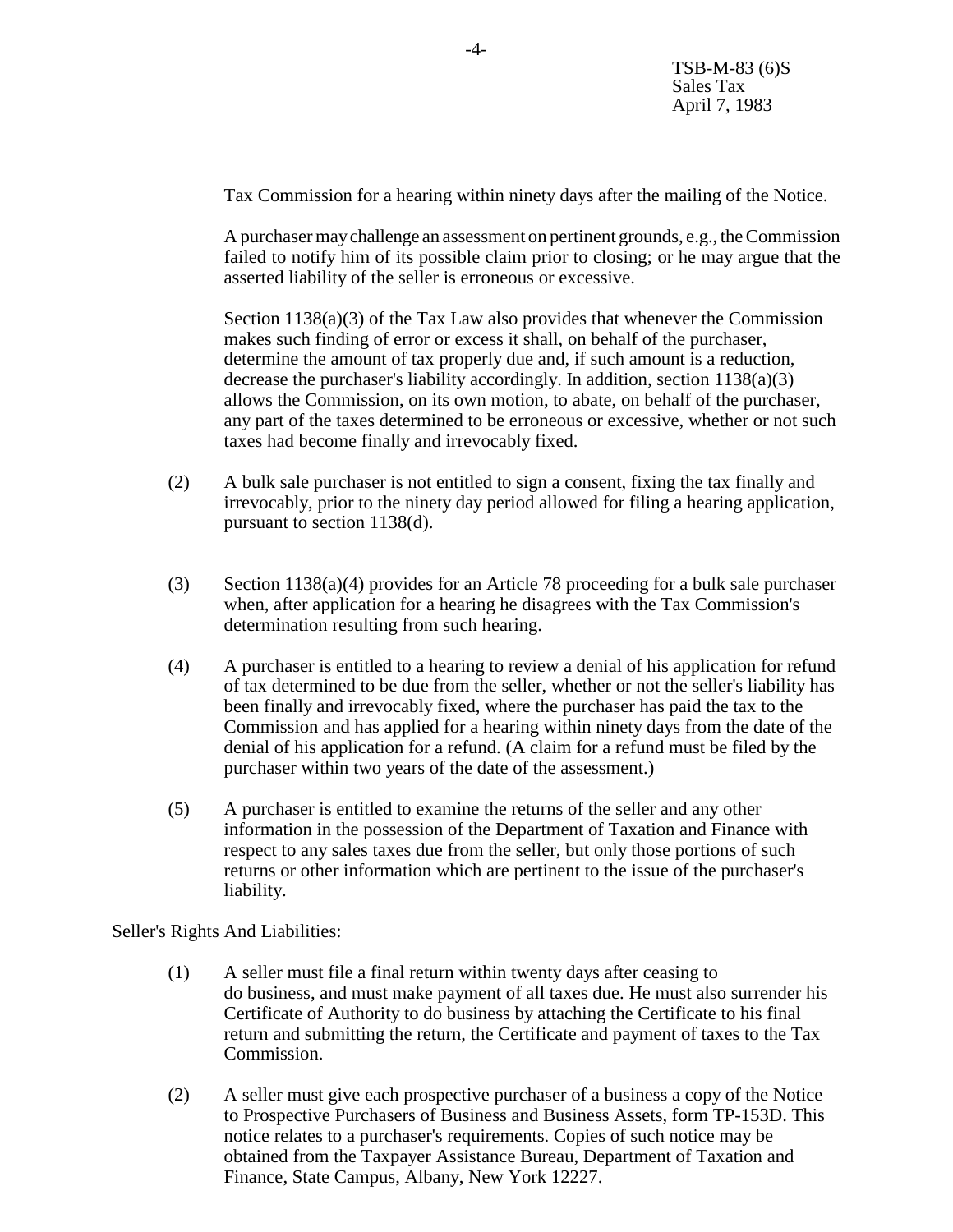- (3) The seller is entitled to have the tax due finally and irrevocably fixed in accordance with section 1138(c) of the Tax Law.
- (4) A seller may request a pre-sale audit of his books to determine any liability up to the date of sale. The seller is limited to one such request during any three year period. Request for an audit must be made to the Bulk Sales Unit of the Tax Department and should include some evidence of the intended sale. The Tax Commission will, in its discretion, determine whether such an audit will be performed. When it is decided that such an audit will be performed, the Tax Department will attempt to conduct the audit as promptly as possible and will issue the seller a Bulk Sales Tax Certificate stating the amount of the liability up to the date set forth on the Certificate. The seller will remain liable for taxes due by him whether or not the audit is actually conducted.
- (5) The seller will remain liable for taxes due by him, whether or not the purchaser has been relieved of his obligations to pay taxes due from the seller.

### Additional Liability of the Purchaser and the Seller

(1) A sales tax will be imposed upon the transfer of any tangible personal property from the seller to the purchaser which is included in the property sold in bulk, except for property intended for resale or property exempt from tax.

The tax is not imposed on real property or on intangible personal property such as cash, goodwill, or accounts receivable.

The seller must keep and make available to the Tax Commission all books and records required to determine his tax liability.

(2) The purchaser and the seller will also be subject to the rights and liabilities under Article 6 of the Uniform Commercial Code relating to transfers in bulk.

### Tax Commission's Responsibilities

- (1) The Tax Commission, upon receipt of a notice of sale, transfer, or assignment in bulk of business assets from the purchaser, transferee, or assignee, will mail within five business days (excluding Saturday, Sunday, or legal State holidays) one or all of the following:
	- (a) an acknowledgment of the receipt of such notice,
	- (b) advice to the purchaser, transferee, or assignee that such notice is or is not proper,
	- (c) a notice of possible claim to Lite purchaser, seller, and escrow agent, if any, for taxes due the State or a statement that no taxes are due.